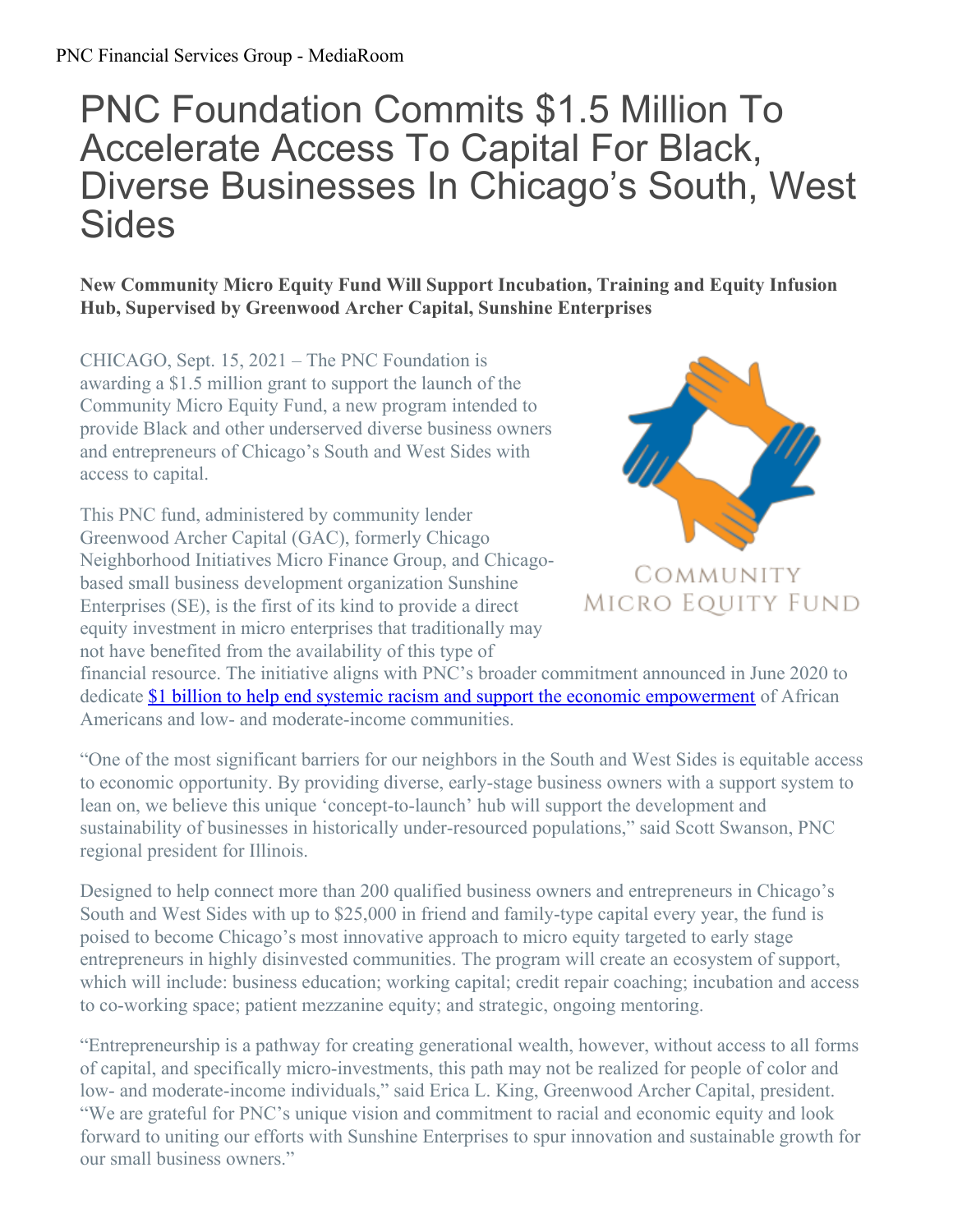Qualified participants will complete either a formal vetting process through GAC or an intensive 12 week basic business planning and management education program through The Community Business Academy (CBA) of Sunshine Enterprises, focused on credit, marketing, bookkeeping, cash flow, legal and other business-related topics.

"PNC's support of this program provides an unprecedented continuum of basic business and management education to a minority population many may deem too risky to support. Mandating the education component into the program requirement is critical to the long-term viability of our entrepreneurs and tradesmen as they look to grow and transform, and with that, empowering wealth creation, jobs and increased spending in disinvested neighborhoods," said Joel Hamernick, Sunshine Enterprises, executive director.

This initiative also provides an opportunity to engage PNC's expanded Small Business Financial Education Series with collaboration from the City of Chicago, the SBA, USDA, other CDFIs and local higher education institutions. Additionally, Sunshine Enterprise will provide one-on-one business coaching and mentoring to develop and implement a strategic action plan through their Business Accelerator Services (BAS), supplemented with workshops, pitch competitions, access to capital, procurement and office opportunities.

"When you teach a person to fish, they retain a life-long skill. But if you help them buy a boat and hire a crew, they can then create a long-lasting business and build a legacy of wealth for their family," Tony Smith, PNC Community Development Banking territory executive. "Today we must be bold about the initiatives that can change the narrative for black and brown neighborhoods and businesses. We believe this alignment between the public and private sector helps demonstrate our pledge as an active participant in the journey towards economic vitality for all neighborhoods in Chicagoland."

Patient and flexible repayment terms are available to allow an entrepreneur the time to develop, grow and scale their business. No payment will be required for the first two years, followed by an additional year of principal repayment only. After the third investment year, the business will have the option of paying off the debt or converting it to a traditional amortizing loan. This structure alleviates financial burden during the most crucial years and allows the business owner to focus their attention where it matters most to ensure a viable and sustainable business.

GAC and SE will work closely as partners to clients during the investment period. The PNC grant will be dispersed into the fund over a three-year period. Profits from the investment will be reinvested in succeeding program cohorts and other philanthropic and institutional support to exponentially expand program reach. Interested entrepreneurs can register at: [www.sunshineenterprises.com/community](http://www.sunshineenterprises.com/community-microequity-fund)microequity-fund.

The Community Micro Equity Fund is part of a broader commitment by The PNC Financial Services Group, Inc. to provide support in the Chicagoland area with more than \$45 million already invested this year for financial empowerment, community development and education, including over \$185,000 in historic support of other GAC and Sunshine community development initiatives to help expand financial education and workforce development opportunities.

Greenwood Archer Capital [\(www.greenwoodarchercapital.org](http://www.greenwoodarchercapital.org)), formerly Chicago Neighborhood Initiatives Micro Finance Group, is a non for profit 501c(3), certified Community Development Financial Institution (CDFI) and intermediary lender with the U.S. Small Business Administration (SBA). Founded in 2012, the organization provides access to all forms of capital for business owners in underserved, economically distressed communities in metropolitan Chicago and the adjacent suburbs of Cook County. The organization contributes to the revitalization and stability of local Black